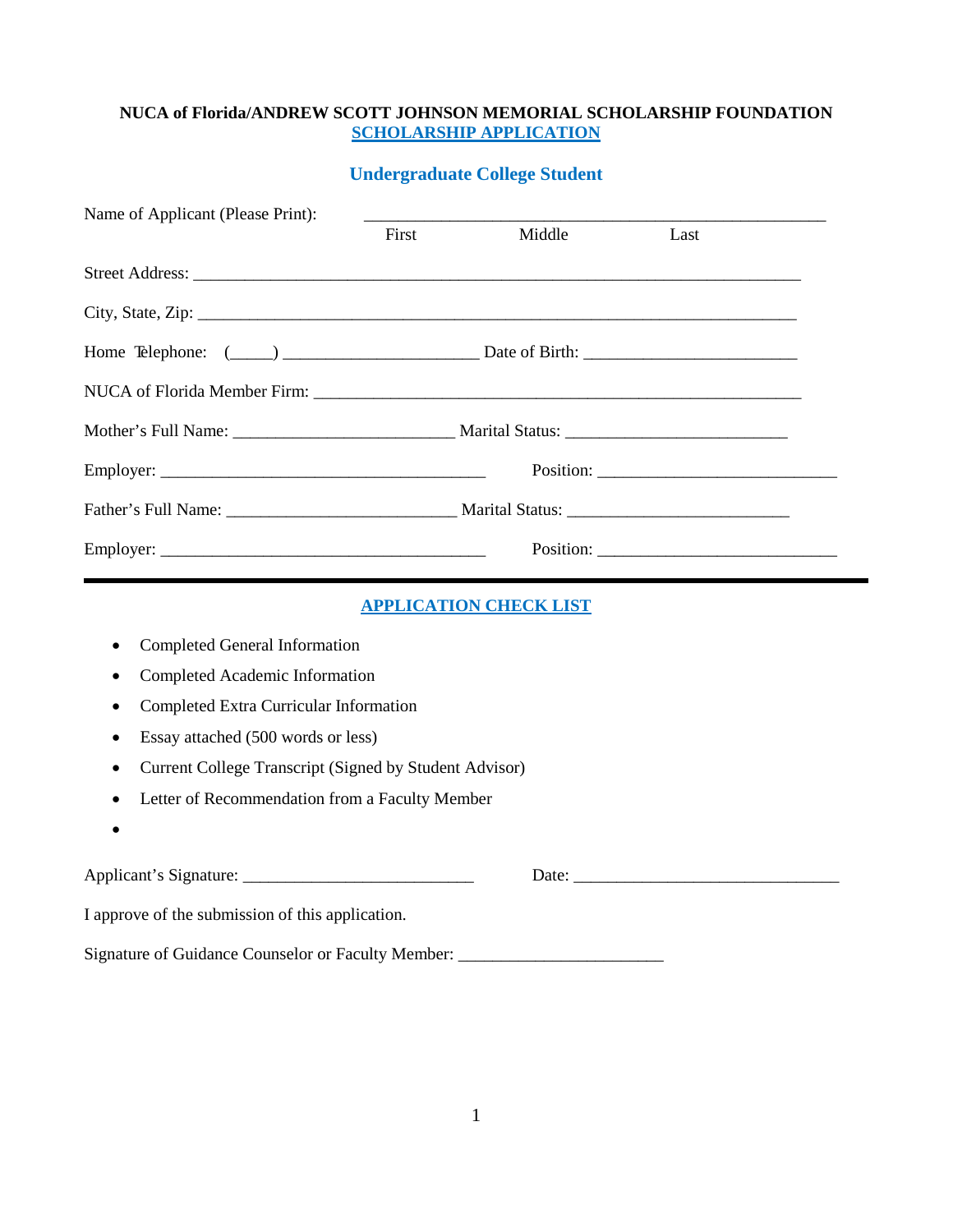#### **GENERAL INFORMATION**

| <u> 1989 - Johann Barn, mars ann an t-Amhainn an t-Amhainn an t-Amhainn an t-Amhainn an t-Amhainn an t-Amhainn an</u><br>Intended school year for scholarship use (Check one): |                    |                                                                                                                                                                                                                                                                                                                                                                     |
|--------------------------------------------------------------------------------------------------------------------------------------------------------------------------------|--------------------|---------------------------------------------------------------------------------------------------------------------------------------------------------------------------------------------------------------------------------------------------------------------------------------------------------------------------------------------------------------------|
| Freshman<br>Junior<br>□<br>$\Box$<br>Sophomore<br>$\Box$<br>Senior<br>□                                                                                                        |                    |                                                                                                                                                                                                                                                                                                                                                                     |
|                                                                                                                                                                                |                    |                                                                                                                                                                                                                                                                                                                                                                     |
| Have you been accepted? Yes ________ No _______                                                                                                                                |                    |                                                                                                                                                                                                                                                                                                                                                                     |
| Estimated yearly educational cost:                                                                                                                                             | Tuition:           | $\frac{1}{2}$                                                                                                                                                                                                                                                                                                                                                       |
|                                                                                                                                                                                | <b>Books:</b>      | $\frac{1}{2}$                                                                                                                                                                                                                                                                                                                                                       |
|                                                                                                                                                                                | Room/Board:        | $\begin{picture}(20,10) \put(0,0){\line(1,0){10}} \put(15,0){\line(1,0){10}} \put(15,0){\line(1,0){10}} \put(15,0){\line(1,0){10}} \put(15,0){\line(1,0){10}} \put(15,0){\line(1,0){10}} \put(15,0){\line(1,0){10}} \put(15,0){\line(1,0){10}} \put(15,0){\line(1,0){10}} \put(15,0){\line(1,0){10}} \put(15,0){\line(1,0){10}} \put(15,0){\line(1$                 |
|                                                                                                                                                                                | Total:             | $\begin{picture}(20,10) \put(0,0){\vector(1,0){100}} \put(15,0){\vector(1,0){100}} \put(15,0){\vector(1,0){100}} \put(15,0){\vector(1,0){100}} \put(15,0){\vector(1,0){100}} \put(15,0){\vector(1,0){100}} \put(15,0){\vector(1,0){100}} \put(15,0){\vector(1,0){100}} \put(15,0){\vector(1,0){100}} \put(15,0){\vector(1,0){100}} \put(15,0){\vector(1,0){100}} \$ |
| Financial assistance received:                                                                                                                                                 | Financial Aid:     | $\frac{1}{2}$                                                                                                                                                                                                                                                                                                                                                       |
|                                                                                                                                                                                | Grants:            | $\frac{1}{2}$                                                                                                                                                                                                                                                                                                                                                       |
|                                                                                                                                                                                | Other Scholarships | $\begin{picture}(20,10) \put(0,0){\line(1,0){10}} \put(15,0){\line(1,0){10}} \put(15,0){\line(1,0){10}} \put(15,0){\line(1,0){10}} \put(15,0){\line(1,0){10}} \put(15,0){\line(1,0){10}} \put(15,0){\line(1,0){10}} \put(15,0){\line(1,0){10}} \put(15,0){\line(1,0){10}} \put(15,0){\line(1,0){10}} \put(15,0){\line(1,0){10}} \put(15,0){\line(1$                 |
|                                                                                                                                                                                | Total:             | $\begin{picture}(20,10) \put(0,0){\line(1,0){10}} \put(15,0){\line(1,0){10}} \put(15,0){\line(1,0){10}} \put(15,0){\line(1,0){10}} \put(15,0){\line(1,0){10}} \put(15,0){\line(1,0){10}} \put(15,0){\line(1,0){10}} \put(15,0){\line(1,0){10}} \put(15,0){\line(1,0){10}} \put(15,0){\line(1,0){10}} \put(15,0){\line(1,0){10}} \put(15,0){\line(1$                 |
|                                                                                                                                                                                |                    |                                                                                                                                                                                                                                                                                                                                                                     |
|                                                                                                                                                                                |                    |                                                                                                                                                                                                                                                                                                                                                                     |
|                                                                                                                                                                                |                    |                                                                                                                                                                                                                                                                                                                                                                     |
| Optional:<br>Financial responsible parent annual family income: ______________________________                                                                                 |                    |                                                                                                                                                                                                                                                                                                                                                                     |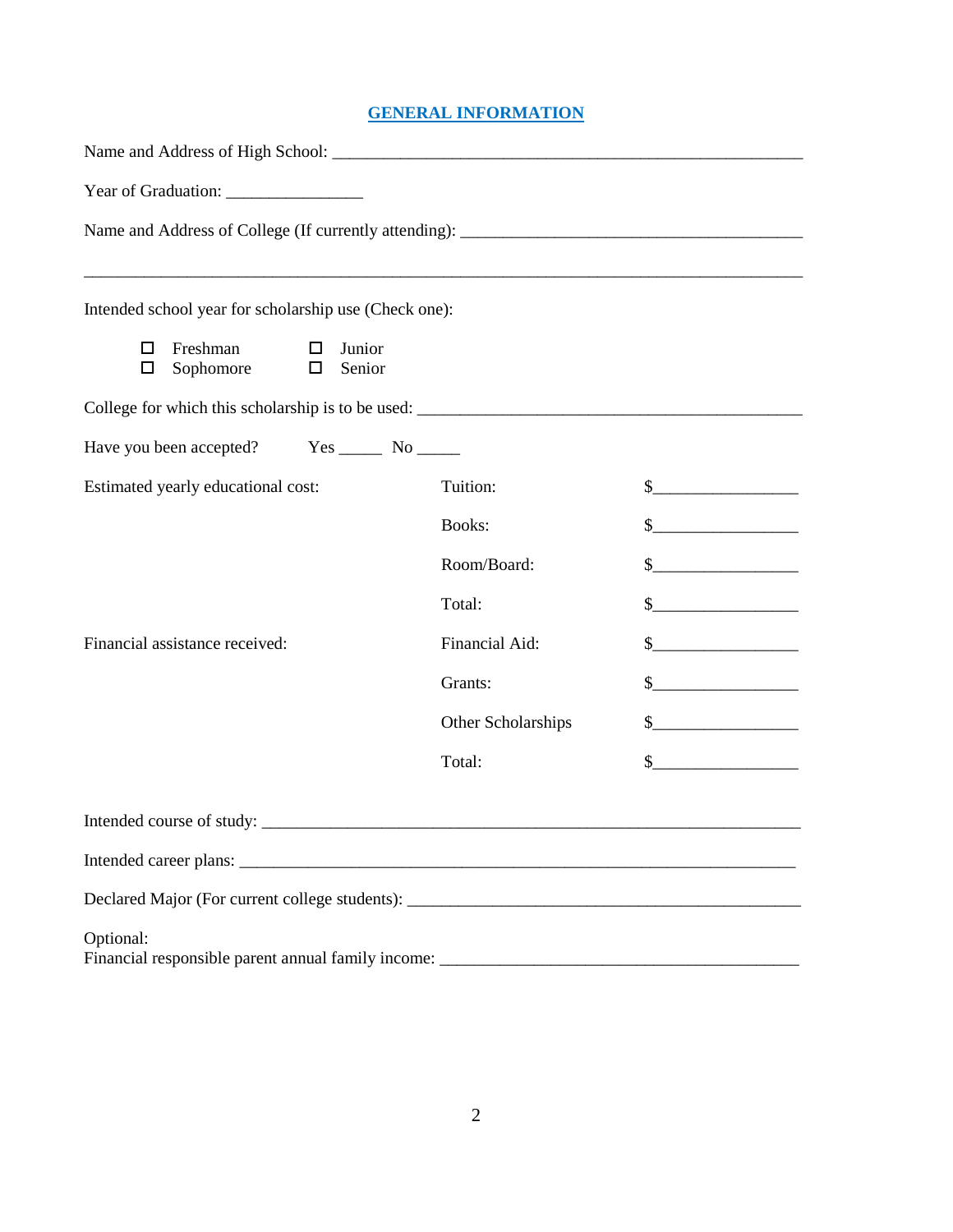## **ACADEMIC INFORMATION**

|                                           | List separately S.A.T. II or Advanced Placement tests taken, with scores and subject matter (if applicable):          |  |  |
|-------------------------------------------|-----------------------------------------------------------------------------------------------------------------------|--|--|
|                                           |                                                                                                                       |  |  |
|                                           |                                                                                                                       |  |  |
|                                           | Academic Honors received (awards, prizes or distinctions). Please include applicable year records:                    |  |  |
|                                           |                                                                                                                       |  |  |
|                                           |                                                                                                                       |  |  |
|                                           |                                                                                                                       |  |  |
|                                           | <u> 1989 - Johann Harry Harry Harry Harry Harry Harry Harry Harry Harry Harry Harry Harry Harry Harry Harry Harry</u> |  |  |
| <b>EXTRACURRICULAR INFORMATION</b>        | School activities/clubs (list separately with years involved and office held, if any):                                |  |  |
|                                           |                                                                                                                       |  |  |
|                                           |                                                                                                                       |  |  |
|                                           |                                                                                                                       |  |  |
|                                           |                                                                                                                       |  |  |
|                                           |                                                                                                                       |  |  |
| <b>SCHOOL SPONSORED ATHLETIC PROGRAMS</b> |                                                                                                                       |  |  |
| (List separately with years involved)     |                                                                                                                       |  |  |
|                                           |                                                                                                                       |  |  |
|                                           |                                                                                                                       |  |  |
|                                           |                                                                                                                       |  |  |
|                                           |                                                                                                                       |  |  |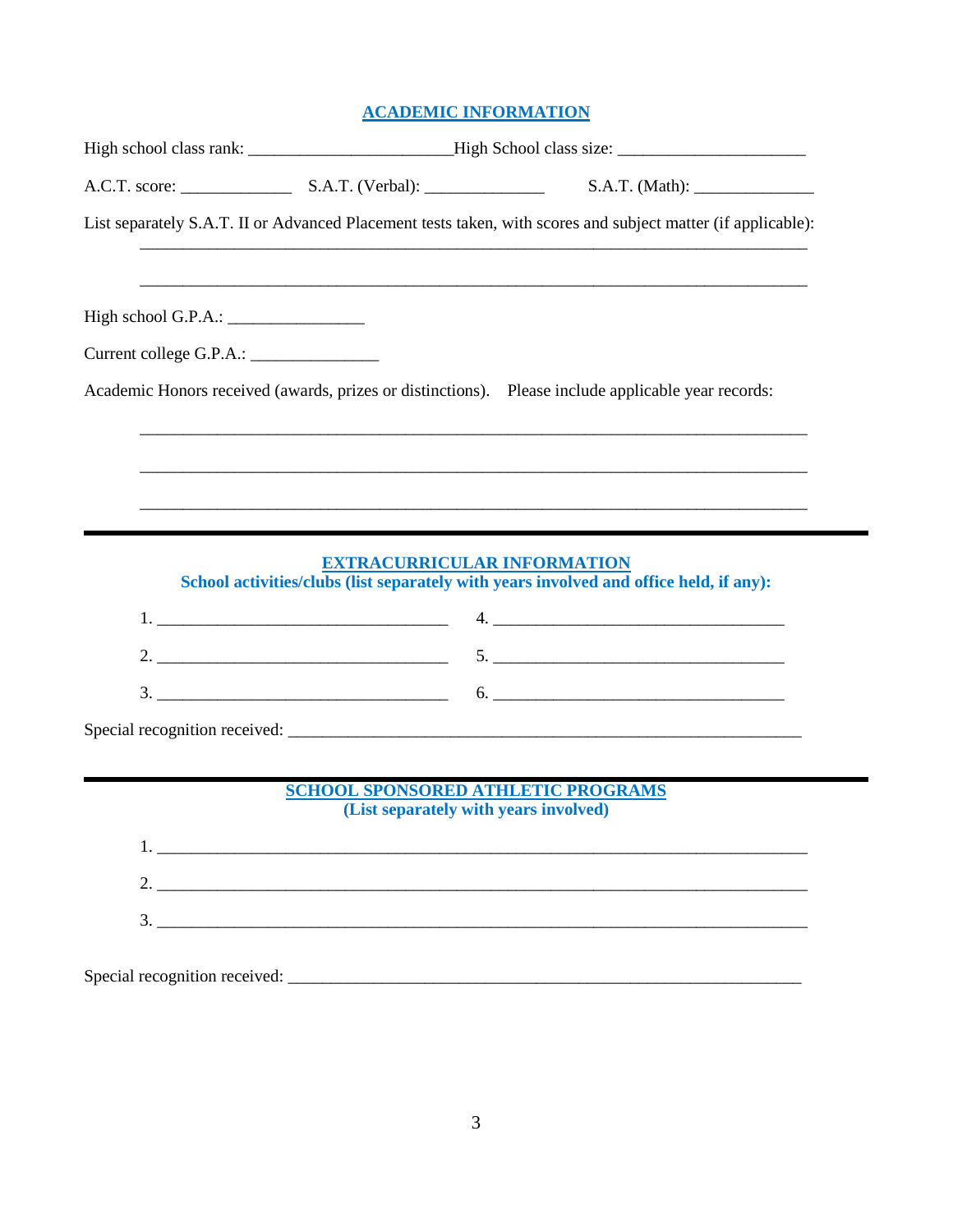# **COMMUNITY SERVICE GROUPS/CIVIC GROUPS**<br>(List separately with years involved)

|          |                                                                | <b>WORK EXPERIENCE</b> |                                           |
|----------|----------------------------------------------------------------|------------------------|-------------------------------------------|
| Employer | Position                                                       | Length of<br>Service   | (CHECK ONE)<br>Full-Time/Part-Time/Summer |
|          |                                                                |                        |                                           |
|          |                                                                |                        |                                           |
|          | Extraordinary responsibility you have at home (If applicable): |                        |                                           |
|          |                                                                |                        |                                           |
|          |                                                                |                        |                                           |